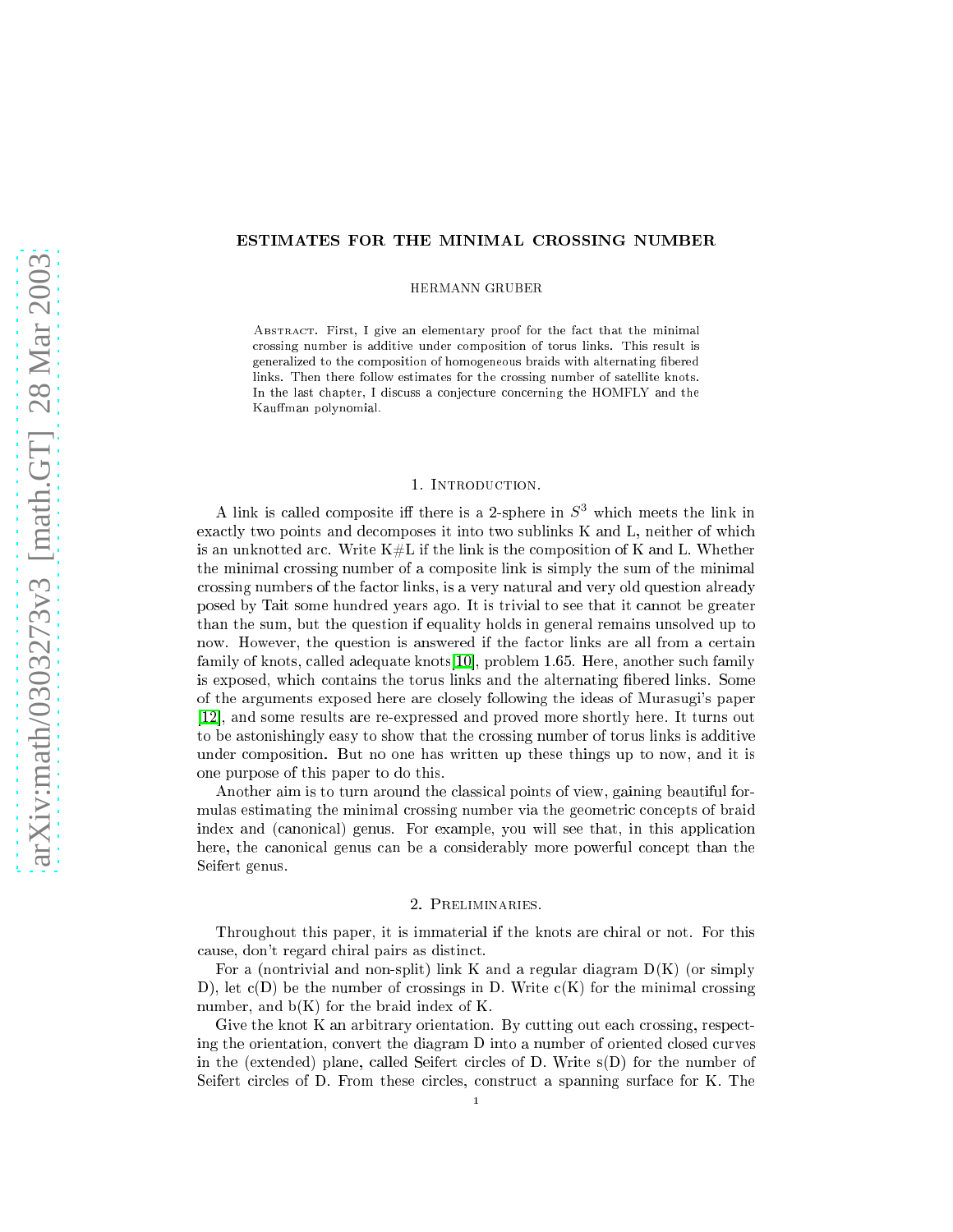genus of this surface depends of the diagram:  $g(D) = \frac{1}{2}(c(D) - s(D) - |K| + 2)$ , where  $|K|$  is the number of components of K. This can easily be seen by calculating the Euler characteristics of the constructed surface.

The (Seifert) genus of a link K is defined as the minimal genus among all orientable surfaces bounded by K, the canonical (or weak) genus as

$$
\widetilde{g}(K) = \min_{D = D(K)} \{g(D)\}
$$

and the free genus  $g_f(K)$  is the minimum genus of all Seifert surfaces for K whose complement in  $S^3$  is a handlebody. We mention  $g(K) \leq g_f(K) \leq \tilde{g}(K)$ .

3. Torus links, alternating fibered links and homogeneous braids.

I shall note first the following self-evident lemma, which plays a central role in our dis
ussion:

Lemma 3.1. For any link  $K$ ,

$$
c(K) = \min_{D = D(K)}{(2g(D) + s(D))} + |K| - 2
$$

<span id="page-1-0"></span>By minimizing both the number of Seifert circles and the genus independently, we get the following estimate:

Lemma 3.2. For every link  $K$ ,

$$
c(K) \ge 2\tilde{g}(K) + b(K) + |K| - 2 \ge 2g(K) + b(K) + |K| - 2
$$

Proof. What remains to show is

$$
\min_{D=D(K)}\{s(D)\}=b(K)
$$

See Yamada's proof [24].  $\Box$ 

Both of the above inequalities are sharp for torus links, so we an give a short and elementary proof of a result of Murasugi:

**Proposition 3.3.** [12] Let K be a  $(p,q)$  torus link with  $p \ge q \ge 2$ . Then

$$
c(K) = 2g(K) + b(K) + |K| - 2 = pq - p
$$

*Proof.* Consider the standard representation D of K as a closed braid with q strands. Here,  $c(D) = pq - p$  and  $2q(D) = pq - p - q + |K| - 2$ . g(D) is minimal over all Seifert surfaces, see [4]. As the diagram  $D$  shows, the braid index can be at most q, and since it cannot be lower than the bridge number, it must be equal to q.  $\Box$ 

This result motivates the following definition:

**Definition 3.4.** Say that a link K is in the family  $\mathcal F$  (or, shortly,  $\mathcal F$ -link) if  $c(K)$  =  $2g(K) + b(K) + |K| - 2.$ 

Next, see that the weaker of the lower bounds is additive under composition:

**Proposition 3.5.** Let K be a composite link with the factor links  $K_1, ..., K_n$ . Then

$$
c(K) \ge \sum_{i=1}^{n} [2g(K_i) + b(K_i) + |K_i| - 2]
$$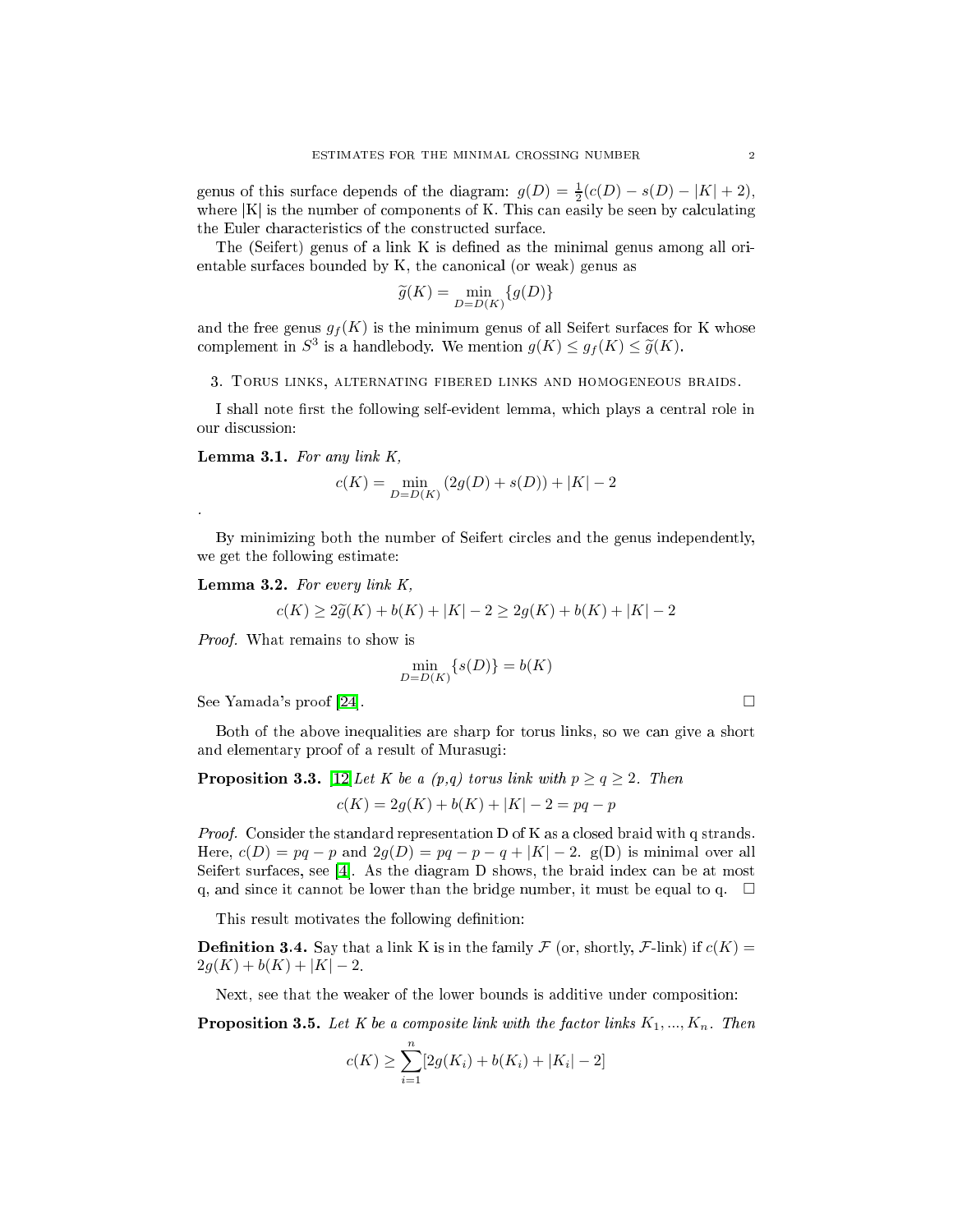*Proof.* Use the facts that the genus is additive under composition (see e.g. [1]), and for the braid index it holds  $b(K_1 \# K_2) = b(K_1) + b(K_2) - 1[2]$ .

*Remark*. The free genus is also additive under knot composition, see [18]. Thus for knots, we may also write here  $q_f(K)$  instead of  $q(K)$ , sometimes leading to better results.

Corollary 3.6. If K is a composite link with factor links  $K_1, ..., K_n$ , and all factor links are in  $F$ , then

$$
c(K) = \sum_{i=1}^{n} c(K_i)
$$

At this stage, we already see that the rossing number is additive for torus links; a problem repeatedly posed by Adams (see [1], chapter  $5.1$ ); we see that the answer is almost as simple as the question in this special case.

With two other results by Murasugi, we have that  $\mathcal F$  also contains other classes of links: We repeat here almost exactly corollary 2 in  $[12]$ :

**Proposition 3.7.** [12] If K is an alternating fibered link, then K is in  $\mathcal{F}$ .

*Proof.* Murasugi's statement is  $c(K) = deg\Delta_K + b(K) - 1$ , and with  $deg\Delta_K - |K| +$  $1 \leq 2q(K)$ , the rest follows.

The following proposition is very closely related to proposition 7.4 in [12]. However, I redo it here to point out a different aspect: to fit the definition of the family  $\mathcal{F}$ .

**Proposition 3.8.** Let  $\gamma$  be a homogeneous n-braid, and L be the closure of  $\gamma$ . If  $b(L) = n$ , then L is in F.

*Proof.* Draw a diagram D by simply closing  $\gamma$ . You have for the degree of the reduced Alexander polynomial  $deg\Delta_L = c(D) - s(D) + 1$ , since  $\gamma$  is homogeneous. With  $deg \Delta_L + 1 - |K| \leq 2g(L)$ ,  $s(D) = b(L)$ , this leads to  $2g(L) \geq c(D) - b(L)$  $|K| + 2$ , and because of  $g(D) \ge g(L)$ ,  $c(D) = 2g(L) + b(L) + |K| - 2$ . By Lemma [3.2,](#page-1-0) you see that  $c(D)$  is minimal.

# 4. Examples.

In the previous chapter, we have seen some families of  $\mathcal{F}$ -links. You may have observed that all links presented there were homogeneous (for a definition see[4]), and fibered. However, it is neither true that every fibered homogeneous link is an  $\mathcal{F}$ -link nor that every  $\mathcal{F}$ -link is fibered. We take a look at an example:

*Example* 4.1. The Perko knot (denoted by  $10_{161}$  in Rolfsen's table [19]) is fibered and homogeneous, and its (canonical) genus is 3, as well as its braid index. But its crossing number is 10. Therefore, the Perko knot is not in  $\mathcal{F}$ .

I proceed with a discussion of alternating  $\mathcal{F}$ -links.

**Definition 4.2.** A number  $n(D)$  associated with an alternating link diagram D is called an alternating link invariant if  $n(D_1) = n(D_2)$  for any two reduced alternating diagrams  $D_1, D_2$  of the same link.

Consider again Seifert circles: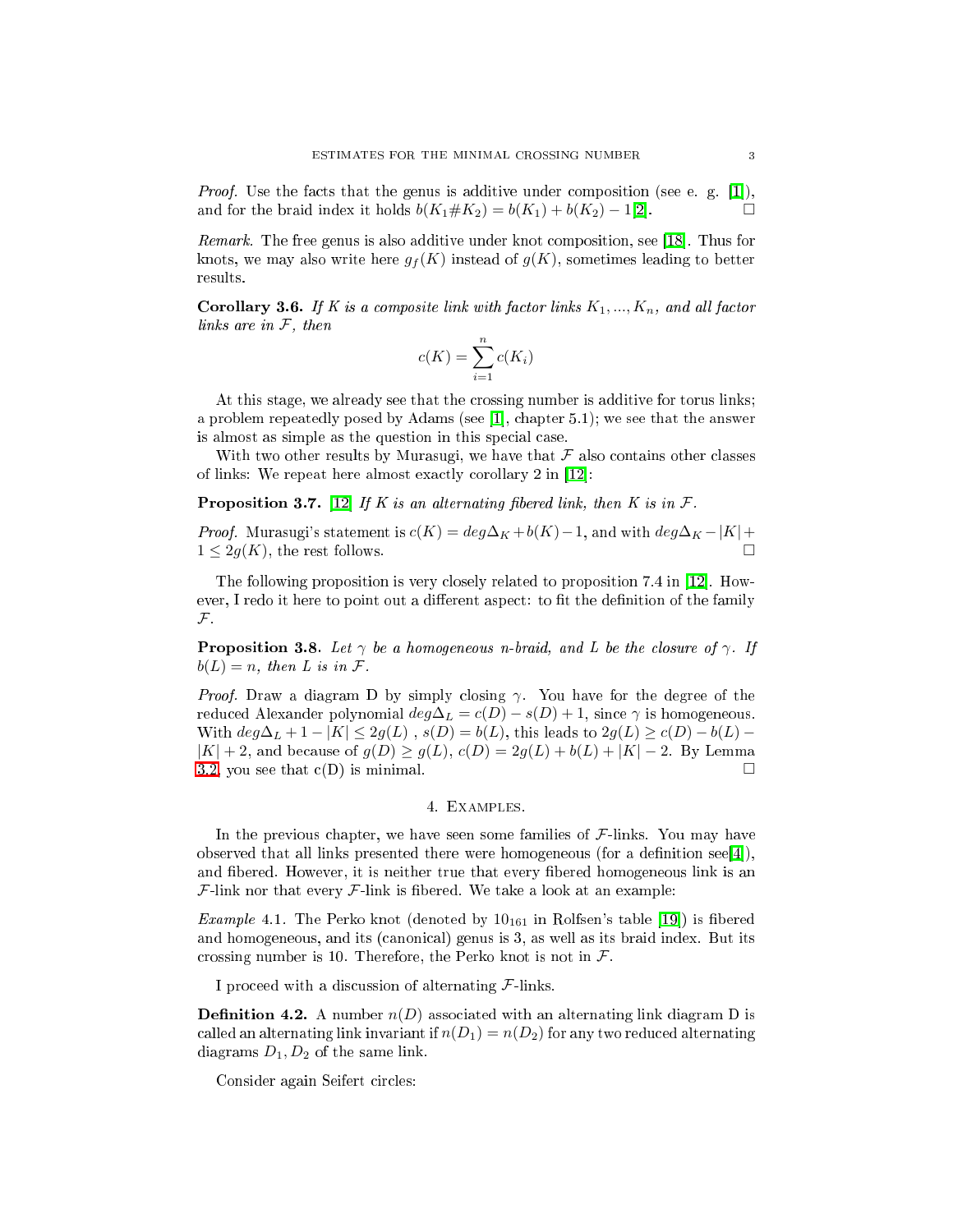**Proposition 4.3.** Let  $D(L)$  be an alternating link diagram. Let  $s_a(D)$  be the number of Seifert circles in D. Then  $s_a(D) =: s_a(L)$  is an alternating link invariant.

*Proof.* Let  $D$  be a reduced alternating link diagram of L. Then every other reduced alternating diagram of L can be reached from  $D$  by a finite number of flyping moves [11]. The figure shows the flyping move.



Hence, it is enough to show that  $s(D)$  is not altered by the flyping move. When considering only the underlying Seifert circles in the plane, then flyping does not affect the connectedness of the circles inside the disk. If the strands on the right-hand side of the above figure have the same orientation, the flyping move does not change the number of Seifert circles. For the remaining case, we use the idemposition algebra for arrangements of (unoriented) circles in the plane  $(see [21])$ . In this case, the effect of flyping outside the disk looks like:



When counting Seifert circles, we must consider several cases for the above disk diagram on the left: The outgoing arcs of the diagram can be connected outside the diagram in two ways, and there are two possibilities how the ingoing ar
s into the disk an be onne
ted inside the disk:

- (1) the upper left ar is onne
ted to the lower left ar outside the diagram (
alled numerator losure)
	- (a) the upper left arc is connected inside the disk to the lower left arc
	- (b) the upper left arc is connected inside the disk to the right ingoing arc
- (2) the upper left ar is onne
ted to the upper right ar outside the diagram (
alled denominator losure)
	- (a) the upper left arc is connected inside the disk to the lower left arc inside the disk
	- (b) the upper left ar is onne
	ted to the right ingoing ar inside the disk.

Now the important thing is to see that the left arcs are in all four cases connected to ea
h other. We further need two idemposition types, see the following pi
ture: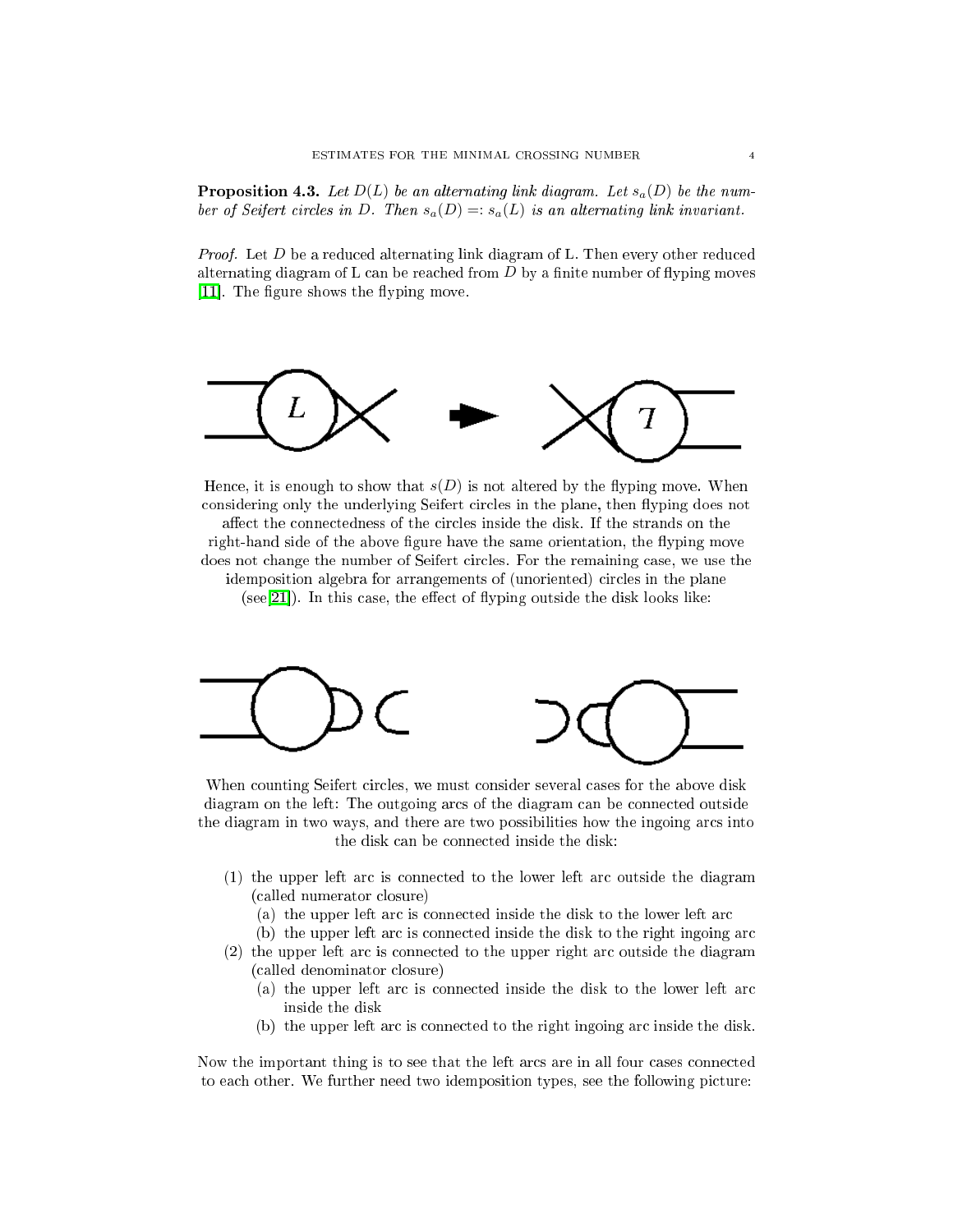

To imitate flyping, do the following: Apply first a type 1 idemposition  $\Phi$  on the left side. In all cases, theorem 14 in [21] gives  $s(\Phi(D)) = s(D) + 1$ . The disc is now disconnected from the rest of the link. Turn it in the plane by  $\pi$ . Next, apply a type 2 idemposition Θ on the right side. Sin
e the ar
s on the right side of the

image cannot be connected before applying  $\Theta$ , again by theorem 14, we have  $s(\Theta(\Phi(D))) = (s(D) + 1) - 1$ , and the proof is complete.

We obtain immediately the following condition for alternating  $\mathcal{F}\text{-links}$ :

<span id="page-4-0"></span>**Corollary 4.4.** An alternating link is in  $\mathcal{F}$  iff  $s_a(L) = b(L)$ .

*Proof.* Assume first  $s_a(L) = b(L)$ . It is a long known fact that the Seifert surface from an alternating diagram D is minimal, i. e.  $g(D) = g(L)$ . Since  $s_a(L) =$  $s(D) = b(L)$ , and a reduced alternating diagram has minimal number of crossings [1],  $c(L) = 2g(L) + b(L) - 1$ . On the other hand, if  $b(L) < s_a(L)$ , for a reduced alternating diagram we have  $c(D) > 2g(D) + b(L) - 1$ .

We proceed with a statement on planar Murasugi sums. For the definition of the terms used here, see  $[12]$ .

**Corollary 4.5.** Let L be an alternating link, and  $D(L)$  be the planar Murasugi sum of special alternating link diagrams  $D(L_1),...,D(L_n)$ . then

$$
s_a(L) - 1 = \sum_{i=1}^{n} (s_a(L_i) - 1)
$$

*Proof.* Follows immmediately by the definition of planar Murasugi sum.  $\Box$ 

<span id="page-4-1"></span>It is now natural to ask whether a similar equality holds for the braid index. This is conjectured in  $[12]$ :

**Conjecture 4.6.** Let L be the planar Murasugi sum of special alternating links  $L_1, ..., L_n$  then

$$
b(L) - 1 = \sum_{i=1}^{n} (b(L_i) - 1)
$$

I note that the special alternating  $\mathcal F$ -links are exactly those satisfying theorem 8.1 in [12], called there "special alternating links of the nonmultiple type". This is an important point for the following dis
ussion.

*Example* 4.7. The pretzel links  $\mathcal{P}(a_1, a_2, ... a_{2n})$  with all  $a_i \geq 2$  are special *F*-links (which are not fibered).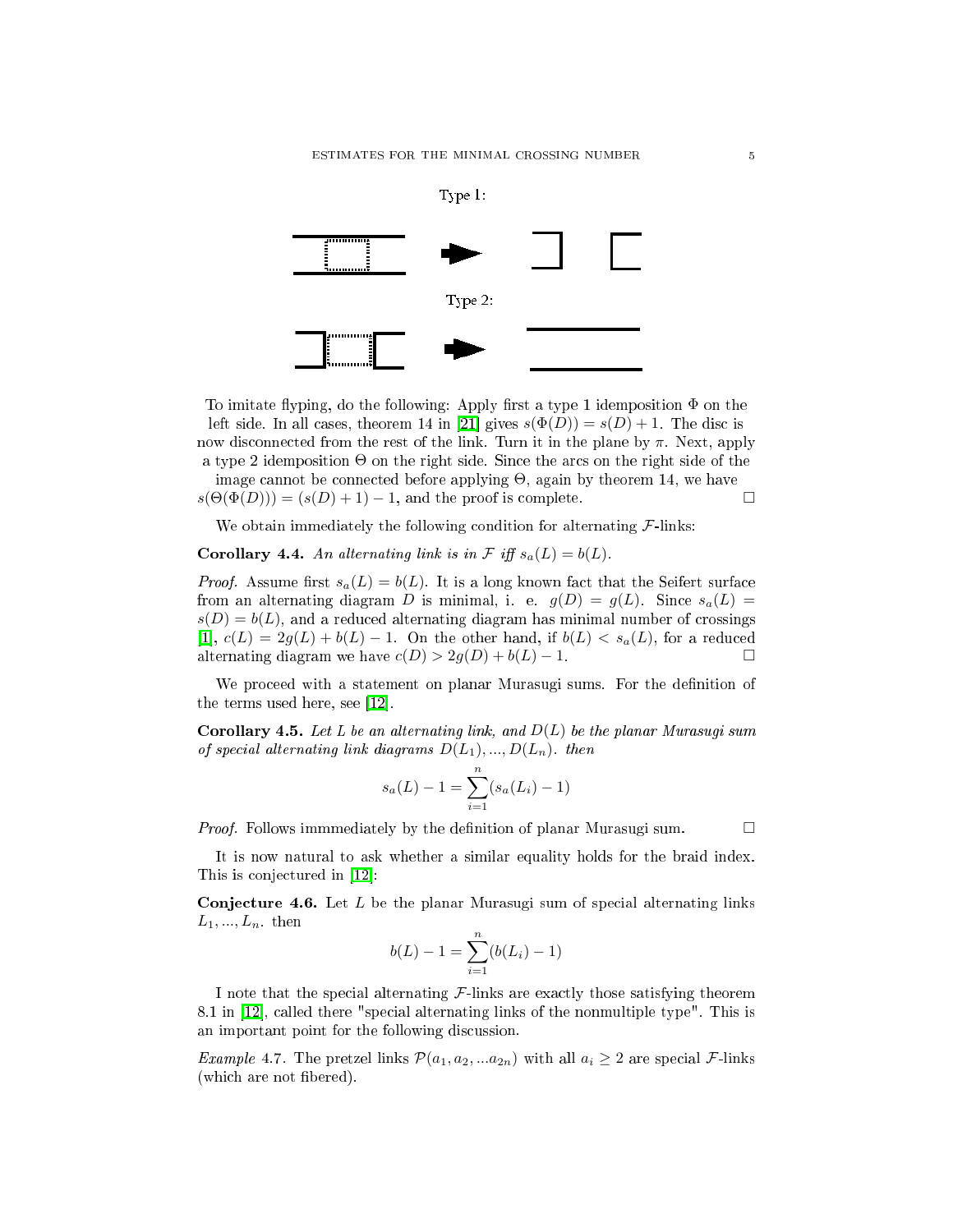**Proposition 4.8.** Let  $D(L)$  be the planar Murasugi sum of special alternating link diagrams  $D(L_1),...,D(L_n)$ . Assume at least one of  $L_1,..,L_n$  is a non-F-link. Then  $L$  is a non- $\mathcal{F}$ -link.

*Proof.* In the proof of theorem 8.1 in  $[12]$ , a local diagrammatic move upon a special alternating diagram of a non- $\mathcal F$  link reduces the number of Seifert circles. Use this move in  $D(L)$  to obtain a diagram  $D'$  with fewer Seifert circles. But now,  $b(L) \leq s(D') < s_a(L)$ . Recall [4.4](#page-4-0) to conclude that L is not in F.

Corollary 4.9. Let L be a  $\mathcal F$ -link. Then conjecture [4.6](#page-4-1) holds.

*Proof.* Since L is in F,  $b(L) = s_a(L) = \sum_{i=1}^n (s_a(L_i) - 1)$ . On the other hand, for all  $L_i$ ,  $s_a(L_i) = b(L_i)$  because they must also be in  $\mathcal F$  (which follows from the above proposition).  $\Box$ 

I believe furthermore the alternating links constructed from special alternating  $F$ -links are exactly the alternating  $F$ -links. This would follow immediately from conjecture [4.6](#page-4-1) and complete the classification of alternating  $\mathcal{F}\text{-links}$ .

## 5. APPLICATION TO SATELLITE KNOTS.

We can apply Lemma [3.2](#page-1-0) to give a "good" estimate for the crossing number of  $(p,q)$ -cable knots about a knot in F. (Here, p means the linking number of the knot with a meridian of the essential knotted torus in whi
h L lies.)

**Corollary 5.1.** Let p,q be positive integers with  $gcd(p,q) = 1$ . Let K be the  $(p,q)$ cable knot about a F knot C. Then  $c(K) \geq q(p-1) + p \cdot c(C)$ .

*Proof.* Schubert showed in  $(20, pp. 247 \text{ seq.})$  that

$$
2g(K) = (p-1)(q-1) + 2p \cdot g(C)
$$

Furthermore, the braid index of K is  $p \cdot b(C)$  [\[3,](#page-9-10) 23]. Since  $gcd(p, q) = 1$ ,  $|K| = 1$ . Use [3.2](#page-1-0) to obtain  $c(K) \geq q(p-1) + p \cdot c(C)$ .

Remark. However, this bound is far from being sharp, as we conjecture that the crossing number is  $q(p-1)+p^2\cdot c(C)$ . This may illustrate the difficulties in proving statements about the rossing number of satellite knots.

Similar estimates can be easily established in the same spirit, which cover other special cases, as you may figure out yourself. Nevertheless, we state here another example.

(The definitions for pattern types and the weights  $w_i$  used in the following are the same as in  $[15, 3]$  $[15, 3]$ .)

**Corollary 5.2.** Let K be a satellite knot with a  $\mathcal{F}$ -knot companion C and a closed alternating braid B as type 0 pattern. Then,  $c(K) \geq c(B) + b(B) \cdot c(C)$ .

*Proof.* Another result of Schubert  $(20, p.192)$  states that in our case

$$
2g(K) \ge 2b(B) \cdot g(C) + 2g(B)
$$

Since B is an F-knot,  $2g(B) = c(B) - b(B) + 1$ ; the same holds for C. Here again  $b(K) = b(B) \cdot b(C)$  holds, for B is a type 0 pattern [3]. Now, [3.2](#page-1-0) together with both B and C being  $\mathcal F$ -knots:

$$
c(K) \ge c(B) + b(B) \cdot c(C)
$$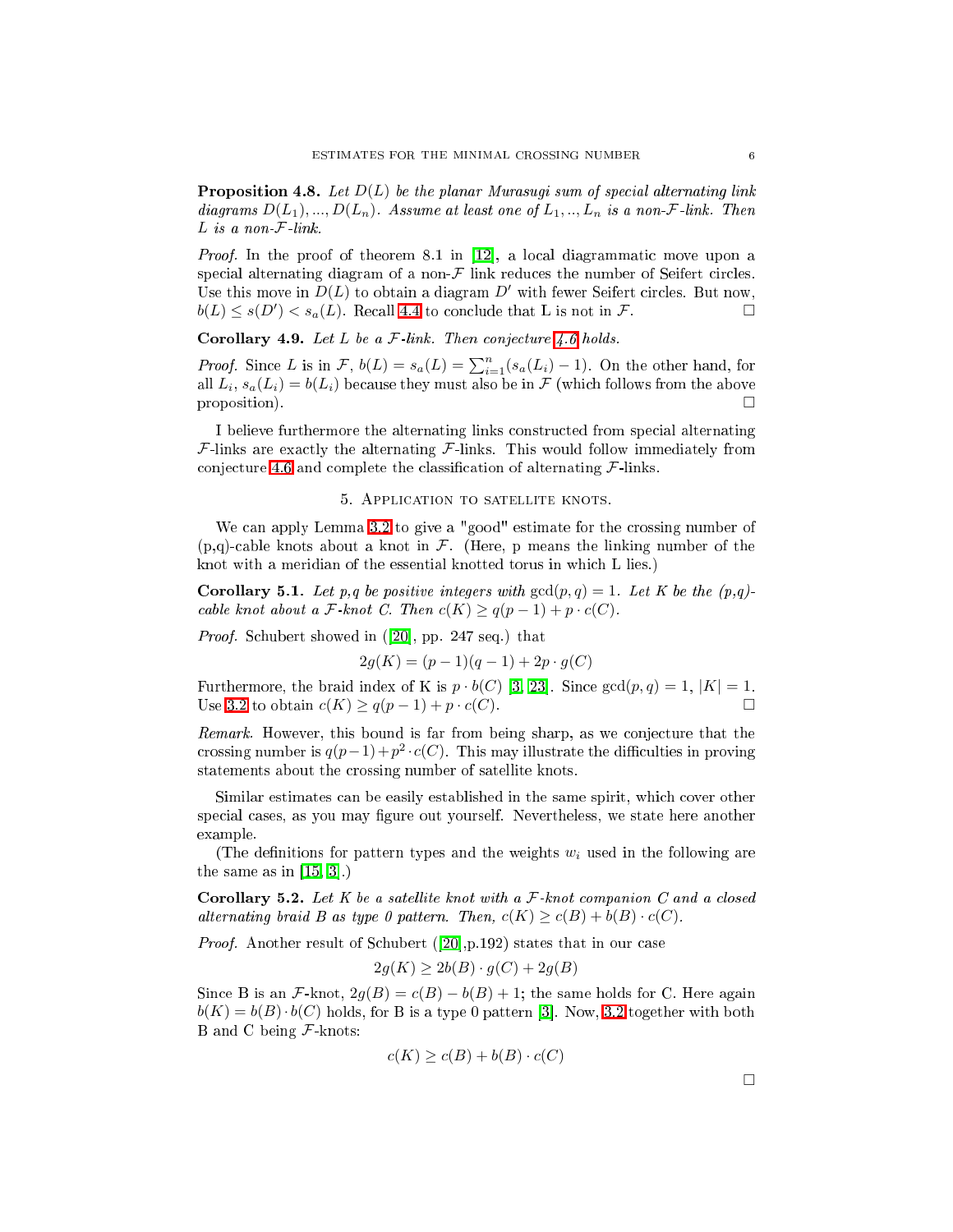We can also show an unconditional estimate for satellite knots, as follows:

<span id="page-6-0"></span>**Proposition 5.3.** Let  $K$  be a satellite knot with companion  $C$ . Let  $B$  be the knot from the pattern. Then

$$
c(K) \ge \begin{cases} w_0 \cdot (2g(C) + b(C) - 1) + g(B) + w_0 \text{ for pattern type } 0 \\ w_0 \cdot (2g(C) + b(C) - 1) + g(B) + w_0 + w_1 \text{ for pattern type } 1 \\ 2\alpha(C) - 2 \text{ else} \end{cases}
$$

There,  $\alpha(K)$  is the arc index of K as defined in [5].

*Proof.* First consider type 0 and type 1 patterns: Schubert's theorem on the genus of satellite knots reads for the general case as follows:  $g(K) \geq n \cdot g(C) + g(B)$ , where B is the knot from the pattern n is the linking number of a meridian of the essential torus with B. Here,  $n = w_0$ . The braid index of K is  $w_0 \cdot b(C)$  for a type 0 pattern and  $w_0 \cdot b(C) + w_1$  for a type 1 pattern respectively [3]. Using Lemma [3.2,](#page-1-0) we get  $c(K) \geq w_0 \cdot (2g(C) + b(C) - 1) + g(B) + w_0$  for a type 0 pattern, resp.  $c(K) \geq w_0 \cdot (2g(C) + b(C) - 1) + g(B) + w_0 + w_1$  for a type 1 pattern.

For the other case, we use a different estimate given by Ohyama [17]:  $c(K) \geq$  $2b(K) - 2$ . Since we have a type k pattern,  $b(K) \geq \alpha(C)$  ([15], prop.3.3.5). We can conclude  $c(K) \geq 2\alpha(C) - 2$  in this case.

We can furthermore solve here the problem whether the crossing number of a satellite link is greater than that of the companion  $(10]$ , problem 1.67) if the latter is an alternating fibered knot:

**Corollary 5.4.** Let  $K$  be a satellite knot and let its companion  $C$  be an alternating fibered knot. Then  $c(K) \geq 2c(C) + 2$ .

*Proof.* Cromwell showed that  $\alpha(K) \geq c(K) + 2$  if K is an alternating knot [5]. Since  $K \in \mathcal{F}$ , and for a proper satellite knot, the weight  $w_0$  is greater than 1, the rest follows from the above proposition.

The result an be generalized to more ompanion types and sharpened at the same time if we restrict the pattern type:

**Corollary 5.5.** Let  $K$  be a satellite knot and let its companion  $C$  be a  $F$ -knot. Furthermore, assume K has a pattern of type 0 or 1. Then  $c(K) > w_0 \cdot c(C)$ .

*Proof.* Obvious from [5.3.](#page-6-0) □

The results worked out here are all dealing with the Seifert genus. But the anoni
al genus gives us more power; we deal with this in the next se
tion. However, I don't believe that any satellite link is in  $\mathcal{F}$ .

#### 6. Crossing number, anoni
al genus and knot polynomials

Of ourse, the question of determining the minimal rossing number remains open in general. But we an state another beautiful lower bound in terms of the HOMFLY polynomial, which is again additive under composition. Define the twovariable Laurent polynomial in the variables  $v, z P[v, z] = P(K)$  as in [7], and write shortly e (resp. m) and E (resp. M) for the minimal and maximal non-zero exponent in  $v$  (resp.  $z$ ).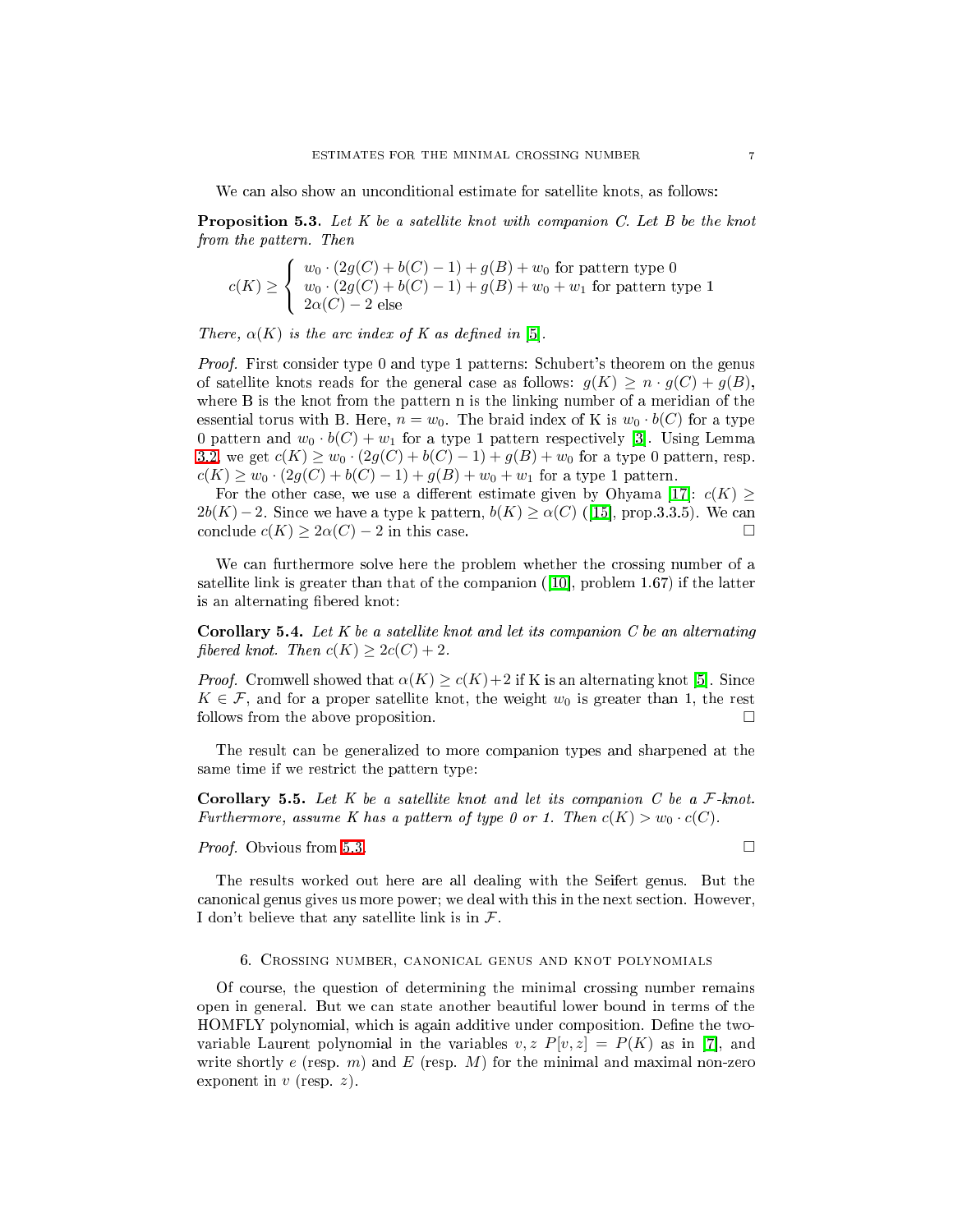Corollary 6.1. For every link  $K$ ,

$$
c(K) \ge M + \frac{1}{2}(E - e)
$$

*Proof.* Use Lemma [3.2](#page-1-0) together with  $M \n\leq \min_{D=D(K)} c(D) - s(D) + 1$  [13] and the MWF- inequality [\[13,](#page-9-15) 6]:  $b(K) \geq \frac{1}{2}(E-e) + 1$  Furthermore,  $|K| = m$ .

Notice that the right-hand side is again additive under composition, since for a composite link  $L \# M$  the polynomial is  $P(L) \cdot P(M)$ .

Remark. Sometimes, this bound can lead to better results than the inequality using the genus. For instance,  $M = 6$  for the untwisted double of the trefoil, whereas the free genus is 2, and the genus is only 1. On the other hand, Stoimenow showed an example where  $2g > M$  [22]; and there are also some examples for which the MWF- inequality is not sharp.

We continue with showing up a connection between the crossing number of a knot and the canonical genus of its double. (I noticed this when reading in  $[13]$ that the anoni
al genus of the Whitehead double of the trefoil is 3, whi
h is also the minimal rossing number)

<span id="page-7-0"></span>**Proposition 6.2.** Let K be a knot and  $W_K$  be a Whitehead double of K. Then

$$
c(K) \ge \widetilde{g}(W_K)
$$

*Proof.* First, assume that  $W_K$  is untwisted. The proof is constructive: Draw a diagram with minimal rossing number of K. Then hoose a parallel to run along the urve in the inverse dire
tion of the original urve (diagrams of this kind are often alled bla
kboard diagrams). Then, in a region whi
h is not near a rossing, replace the antiparallel by a (say) positive clasp to obtain a diagram D of  $W_K$  with  $4c(K) + 2$  crossings.

Cut out the crossings to obtain a bunch of Seifert circles with a pattern as shown in the figure.



Near each underlying crossing of K, you have four emerging arcs. Since the underlying diagram of K is minimal (and hen
e redu
ed), every one of these four ar
s belongs to a distin
t Seifert ir
le. In the region with the lasp from the Whitehead doubling, you see a closed Seifert circle and two lines above and below it, belonging to the same Seifert ir
le. The following pi
ture should illustrate this.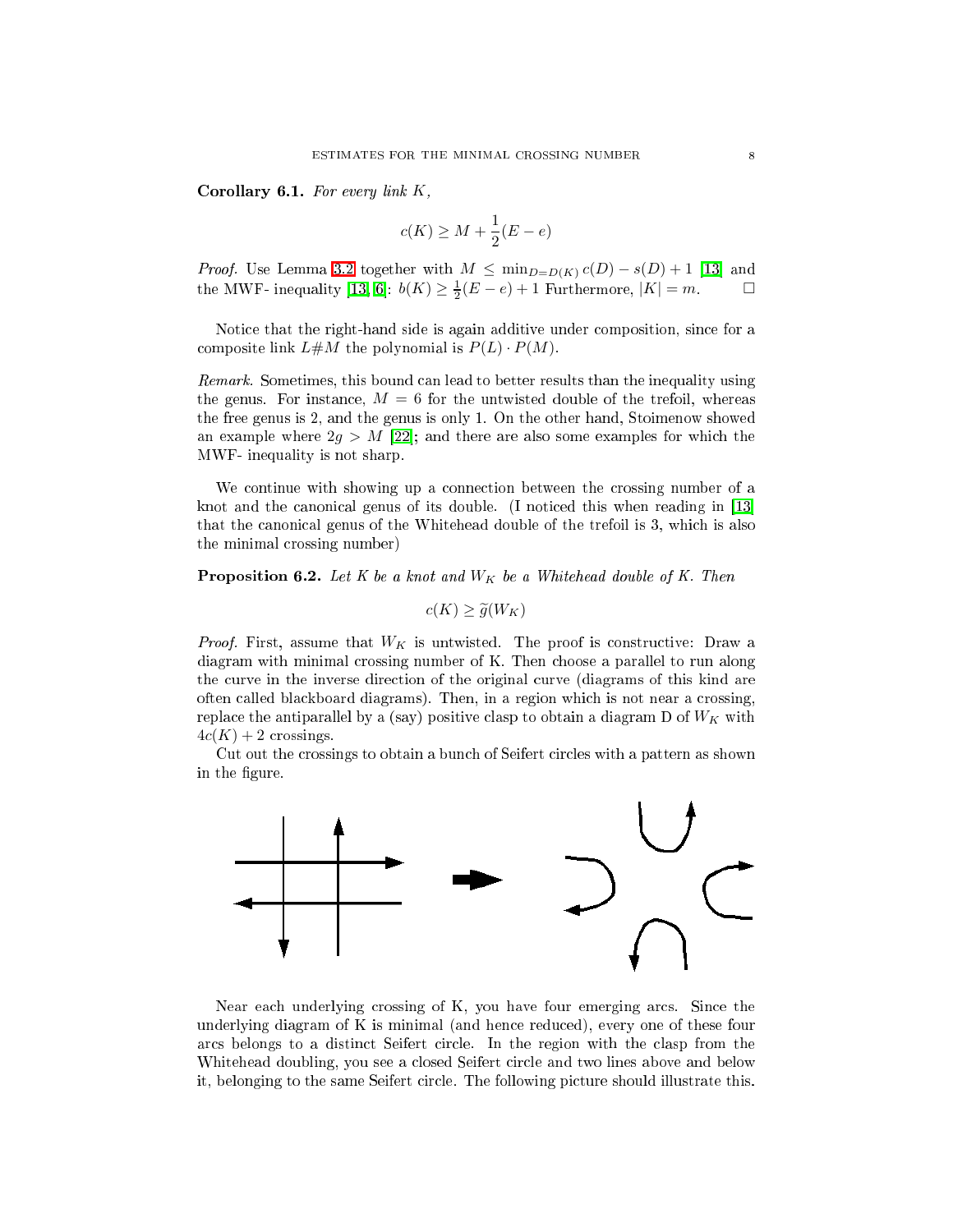

Since every arc closes up to a Seifert circle with another arc, we count  $s(D)$  =  $2c(K) + 1$  Seifert circles in the diagram, and clearly, this leads for the genus of this diagram to  $g(D) = c(K) \ge \tilde{g}(W_K)$ .

Next, consider the case  $W_K$  is twisted. Let  $D_n$  (resp.  $D_{n+1}$ ) be a diagram with n (resp.  $n+1$ ) half-twists. The following picture illustrates that one more half-twist produces splits a Seifert circle in  $D_n$  into two, and at the same time we have more crossing in  $D_{n+1}$ , thus every pair of diagrams  $D_n$ ,  $D_{n+1}$  has the same genus. See the figure.



Complete the proof by induction on n.

Remark. I was informed that this proposition was found independently by Kidwell and Stoimenow [9].

Together with Morton's canonical genus inequality, we can estimate the minimal crossing number from the polynomial of a satellite about it. A similar technique has already successfully been used in [14] for the braid index in special cases.

**Problem 6.3.** Does an infinite family of knots exist with  $\tilde{g}(W_K) = c(K)$ ?

Very recently, Stoimenow and Kidwell asked a question (see [16], Problem 1.15) which turns out to be closely related to this problem:

**Conjecture 6.4.** Let K be a knot and  $W_K$  be its Whitehead double. Let  $F(K)$ be the Kauffman polynomial of K in the variables  $a$  and  $z$ . Then

 $2(\max \deg_z F(K) + 1) = \max \deg_z P(W_K)$ 

The truth of the conjecture would imply that there exists such an infinite family, namely the prime alternating knots. With the inequality found here, I can give further "eviden
e" for the truth of the above equality (both sides are bounded above by  $2c(K)$ , and attack a part of it:

**Proposition 6.5.** Let K be a prime alternating knot and  $Wh(K)$  a Whitehead double of K. Then

$$
2(\max \deg_z F(K) + 1) \ge \max \deg_z P(W_K)
$$

*Proof.* Kidwell showed that  $c(K) \geq \max \deg_z F(K) + 1$  with equality if K is a prime alternating knot [8]. Morton's inequality and proposition [6.2](#page-7-0) give us  $2c(K) \geq$  $\max \deg_z P(W_K)$ , and the proof is complete.

Sin
e we have also found now

$$
2c(K) \ge \max \deg_z P(W_K)
$$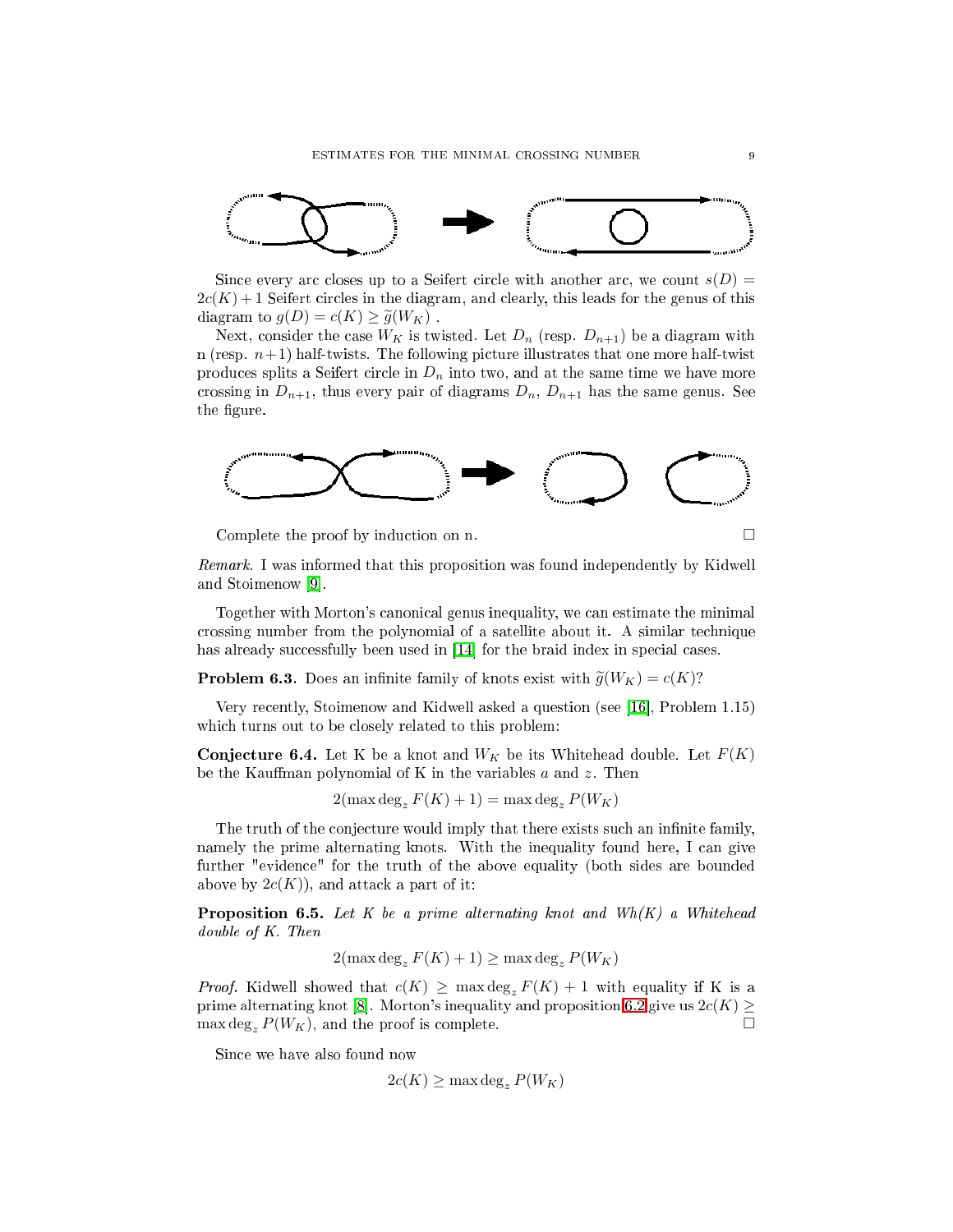and

$$
2c(K) \ge 2(\max \deg_z F(K) + 1)
$$

I feel free to mention the following, whi
h is quite similar:

Let  $G(K)$  be the Kauffman polynomial with coefficients reduced modulo 2. Then  $b(W_K) \ge \alpha(K)$  (see [15], prop.3.3.5) together with  $\alpha(K) \ge \max \deg_a G(K)$  –  $\min \deg_a G(K) + 2$  (see [15], prop.4.4.1) imply:

$$
2b(W_K) - 2 \ge 2(\max \deg_a G(K) - \min \deg_a G(K) + 1)
$$

whereas

$$
2b(W_K) - 2 \ge \max \deg_v P(W_K) - \min \deg_v P(W_K)
$$

is the MWF-inequality. (Note that the degrees in  $v$  of the HOMFLY polynomial depend heavily on how  $W_K$  is twisted, whereas  $G(K)$  is of course not affected.)

Acknowledgement. I would like to thank Joan Birman, and Alexander Stoimenow for answering my questions, and providing useful hints.

## **REFERENCES**

- <span id="page-9-4"></span><span id="page-9-3"></span>[1] Adams, Colin C. : "The knot book" (german), Berlin 1995
- [2] Birman, J.S. : "Studying links via closed braids IV: composite links and split links." Invent. Math. 102 (1990), 115-139.
- <span id="page-9-10"></span><span id="page-9-2"></span>[3] Birman, J.S.; Menasco, W.: "Special Positions for essential tori in link complements", Topology 33, No. 3 (1994) 525-556
- [4] Cromwell, P. R. : "Homogeneous Links", J. London Math. Soc. (series 2) 39 (1989), 535-552
- <span id="page-9-16"></span><span id="page-9-12"></span>[5] Cromwell, P. : "Arc presentations of knots and links", in: Knot Theory (Proc. Conference, Warsaw 1995), eds. V. F. R. Jones et al, Banach Center Publications 42, Warsaw, 1998, 57-64
- Franks, J. ; Williams, R. F. : "Braids and the Jones-Conway polynomial" Trans. Amer. Math. Soc. 303 (1987), 97-108.
- <span id="page-9-14"></span>[7] Freyd, P. ; Hoste, J. ; Lickorish, W. B. R. ; Millet, K. ; Ocneanu, A. ; Yetter, D. : "A new polynomial invariant for knots and links", Bull. Amer. Math. Soc. 12 (1985), 239-246.
- <span id="page-9-21"></span>[8] Kidwell, M. :"On the degree of the Brandt-Lickorish-Millet-Ho polynomial of a link", Proc. Amer. Math. Soc. 100 (1987), 755-761.
- <span id="page-9-18"></span><span id="page-9-0"></span>[9] Kidwell, M. ; Stoimenow, A. :"Examples Relating to the Crossing Number, Writhe, and Maximal Bridge Length of Knot Diagrams", to appear in Mich. Math. J.
- [10] Kirby, R. :"Problems in low-dimensional topology", on the web.
- <span id="page-9-7"></span>[11] Menasco, W.; Thistlethwaite, M.: "The classification of alternating links", Ann. Math. 138 (1993), 113-171 AMS Bulletin, Vol. 25, No. 2, October 1991, 403-412.
- <span id="page-9-1"></span>[12] Murasugi, K. : "On the braid index of alternating links", Trans. Amer. Math. Soc. 326, No.  $1(1991), 237-260.$
- <span id="page-9-19"></span><span id="page-9-15"></span>[13] Morton, H. : "Seifert circles and knot polynomials", Proc. Cambridge Phil. Soc. 99 (1986),  $107 - 109.$
- [14] Morton, H. : "The 2-variable polynomial of cable knots", Proc. Cambridge Phil. Soc. 101  $(1987), 267-278.$
- <span id="page-9-20"></span><span id="page-9-11"></span>[15] Nutt, I. : "Braid index of satellite links", PhD thesis, University of Liverpool (1995)
- [16] Ohtsuki, T. (ed.): "Problems on invariants of knots and 3-manifolds", Geometry and Topology Monographs, Vol. 4
- <span id="page-9-13"></span>[17] Ohyama, Y. : "On the minimal crossing number and the braid index of links", Can. J. Math. 45, No. 1 (1993), 117-131.
- <span id="page-9-6"></span><span id="page-9-5"></span>[18] Ozawa, M. : "Additivity of free genus of knots", Topology 40 (2001), no. 4, 659–665.
- <span id="page-9-9"></span>[19] Rolfsen, D. : "Knots and links", Berkeley 1976.
- [20] Schubert, H. :"Knoten und Vollringe", Acta Mathematica 90 (1953), 131-286
- <span id="page-9-8"></span>[21] Spencer-Brown, G. :"Laws of form", international edition, Lübeck 1997, "Appendix 5: Two proofs of the four-color map theorem"
- <span id="page-9-17"></span>[22] Stoimenow, A.: "On the crossing number of positive knots and braids and braid index criteria of Jones and Morton-Williams-Franks", Trans. Amer. Math. Soc. 354 (2002), no. 10, 3927-3954